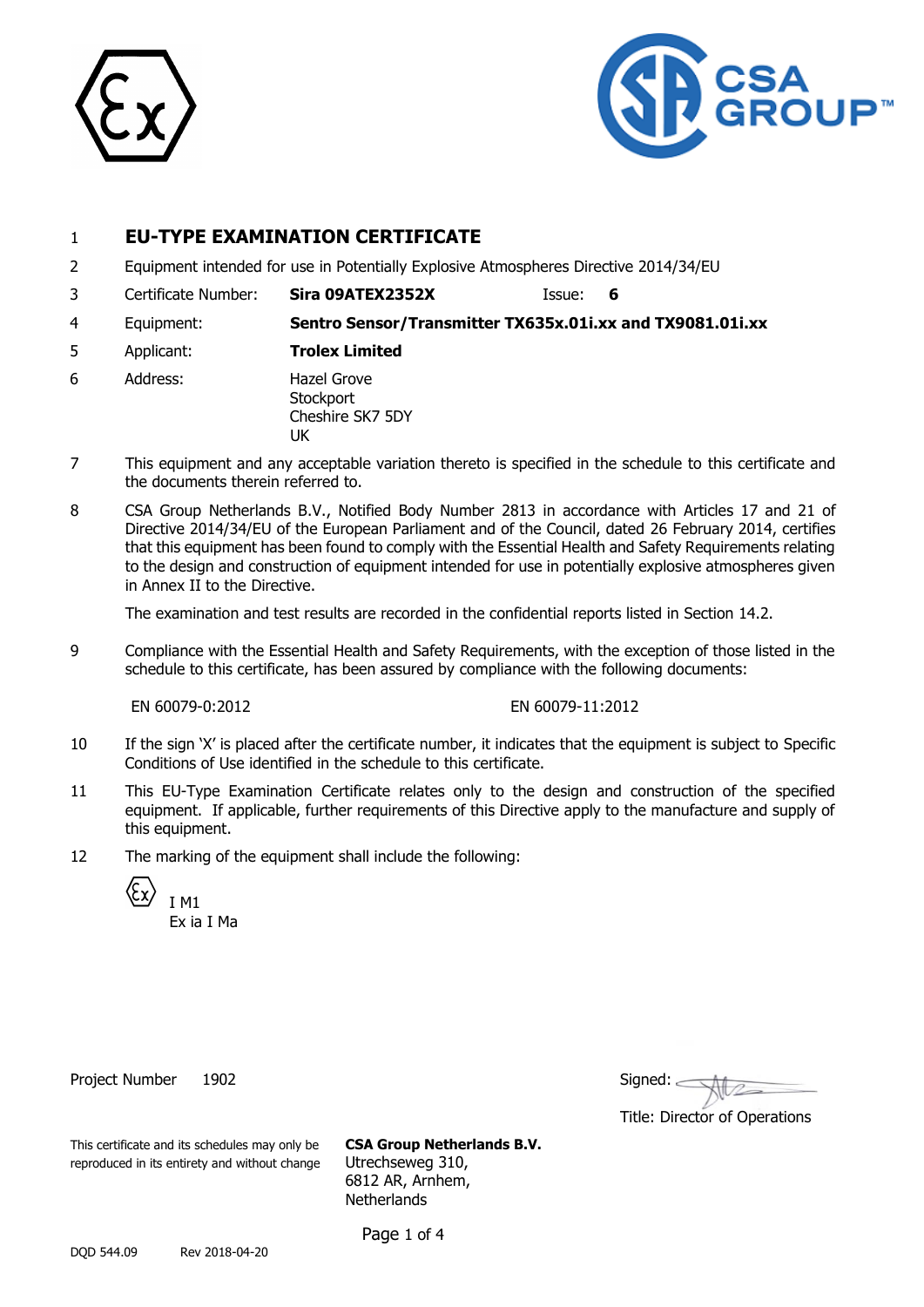



# **SCHEDULE**

# **EU-TYPE EXAMINATION CERTIFICATE Sira 09ATEX2352X**

**Issue 6**

#### 13 **DESCRIPTION OF EQUIPMENT**

The Sentro Sensor/Transmitter is designed to monitor an input from sensor modules. The sensor module is a component approved item fully integrated into the Sentro to give direct monitoring of the toxic and flammable gas concentrations, ambient air temperature, atmospheric pressure and humidity, etc, or alternatively the monitoring channel may be connected to a remote sensor to measure airflow, pressure, vibration, etc.

The Sentro Sensor/Transmitter comprises the following models:

- TX6351.01i (4/6 wire Gas Sensor/Transmitter)
- TX6352.01i (2 wire Gas Sensor/Transmitter)
- TX9081.01i.xx (4/6 wire Sensor/Transmitter)

Note:

- When fitted with an rModule, model numbers TX6351 and TX6352 become TX9081.
- TX6351.01i and TX9081.01i are identical except they use a different range of plug-in-modules.

The Sentro Sensor/Transmitter number is determined by the module fitted.

The unit comprises a Display PCB, Control PCB and an Output PCB, assembled on a plastic carcass, which in turn is encased in an outer polycarbonate ABS enclosure with antistatic properties with a polycarbonate window for the LCD display. The enclosure provides a degree of ingress protection to at least IP54. External circuit connections are made through the two gland entries at the bottom of the housing.

The Sentro has the option of three Output PCBs; 4-20 mA 2 Wire, Relay/Frequency and Comms/Analogue 4 Wire. These options give rise to the following products:

| Model                           | <b>Output PCB</b>                            |
|---------------------------------|----------------------------------------------|
| TX6351.01i.11 and TX9081.01i.11 | 0.4-2 V Option Comms/ Analogue Output        |
| TX6351.01i.12 and TX9081.01i.12 | 4-20 mA 4 Wire Option Comms/ Analogue Output |
| TX6351.01i.15 and TX9081.01i.15 | RS485 Option Comms/ Analogue Output          |
| TX6351.01i.14 and TX9081.01i.14 | Dual relay Option Relay PCB                  |
| TX6351.01i.13 and TX9081.01i.13 | 5-15 Hz Option Frequency PCB                 |
| TX6352.01i.12                   | 4-20 mA 2 Wire (loop powered)                |

As part of this certification, the above models can be used with any of the following sensors:

- TX6350 eModule Flammable Gas Sensor (Group I), Sira 10ATEX2046U
- TX6350 eModule Toxic Gas Sensor (Group I), Sira 08ATEX2097U
- TX6350 eModule Flammable Gas Sensor, Sira 08ATEX2225U
- TX6350 eModule Infrared Gas Sensing eModule (Group I), Sira 10ATEX2356U
- TX9160 Series rModule, Sira 10ATEX2032U
- TX9160 Climate Sensing eModule, Sira 11ATEX2271U

This certificate and its schedules may only be reproduced in its entirety and without change

**CSA Group Netherlands B.V.** Utrechseweg 310, 6812 AR, Arnhem Netherlands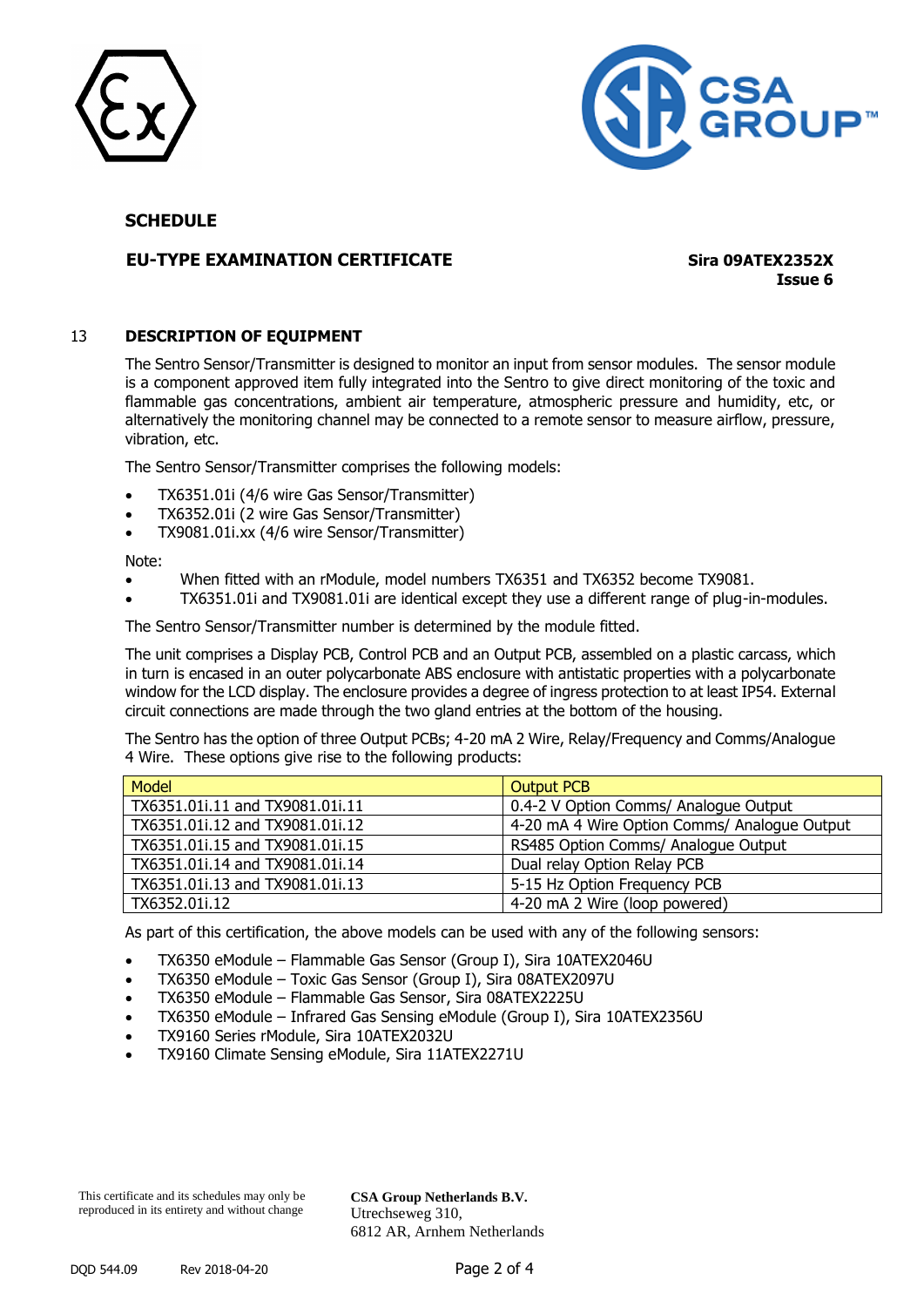



# **SCHEDULE**

# **EU-TYPE EXAMINATION CERTIFICATE Sira 09ATEX2352X**

# **Issue 6**

| Model                           | <b>Terminals</b> | <b>Input Parameters</b> |                              |                | <b>Output Parameters</b> |             |        |
|---------------------------------|------------------|-------------------------|------------------------------|----------------|--------------------------|-------------|--------|
|                                 |                  | Ui                      | Ιi                           | Pi.            | Uo.                      | Io.         | Po     |
| TX6351.01i.11 and TX9081.01i.11 | 5&6              | 14.4 V                  | $\ast$                       | ۰              |                          |             |        |
|                                 | 1 & (2 or 3)     | 14.4 V                  | $\overline{\phantom{a}}$     | ۰              | 14.4 V                   | 40 mA       | 135 mW |
| TX6351.01i.12 and TX9081.01i.12 | 5&6              | 14.4 V                  | $\ast$                       | -              |                          | ۰           |        |
|                                 | 1 & (2 or 3)     | 14.4 V                  | $\qquad \qquad \blacksquare$ | -              | 14.4 V                   | 477 mA      | 1.72 W |
| TX6351.01i.15 and TX9081.01i.15 | 5&6              | 14.4 V                  | $\ast$                       | ۰              |                          | ۰           |        |
|                                 | 1&3              | 6.88V                   |                              | $\blacksquare$ | 5.88 V                   | 66 mA       | 97 mW  |
|                                 | 2 & 3            |                         |                              |                |                          |             |        |
| TX6351.01i.14 and TX9081.01i.14 | 5 & 6            | 14.4 V                  | $\ast$                       | ۰              |                          | ۰           |        |
|                                 | 1 & 2            | 30 V                    |                              | ۰              | $\Omega$                 | $\Omega$    | 0      |
|                                 | 3&4              | 30 V                    |                              |                | $\Omega$                 | $\mathbf 0$ | 0      |
| TX6351.01i.13 and TX9081.01i.13 | 5 & 6            | 14.4 V                  | $\ast$                       | ۰              |                          | ۰           |        |
|                                 | 1 & 2            | 16.5 V                  | -                            | 2.5W           | $\mathbf{0}$             | $\mathbf 0$ | 0      |
| TX6352.01i.12                   | 1 & 2            | 14.4 V                  |                              | ٠              |                          | ۰           |        |

The following safety parameters are applicable to the Sentro Sensors/Transmitters:

 $*$ Ii = Io of the externally connected IS supply

**Variation 1** - This variation introduced the following changes:

- i. The use of an alternative material for the enclosure housing was approved.
- ii. The encapsulation used on the fuses was allowed to have an alternative specification.
- iii. An alternative design of the 2-Wire 4-20 mA Loop Powered Output PCB was acknowledged.
- iv. The recognition of minor changes to the circuits for the Control PCB to remove various components (marked 'Not Fitted') when it is used with the 2-wire 4-20 mA loop powered output board.
- v. The introduction of the TX9081 series of Sentro Sensors/Transmitters; the Description of Equipment has been amended to include these versions and a Special Condition for Safe Use has been applied necessitating the addition of an 'X' suffix to the certificate number.
- vi. A Condition of Certification that concerns previously certified devices was added.

**Variation 2** - This variation introduced the following changes:

- i. Following appropriate assessment to demonstrate compliance with the requirements of the latest EN 60079 series of standards, the documents previously listed in section 9, EN 60079-0:2006, EN 60079-11:2007 and EN 50303: 2000, were replaced by those currently listed.
- ii. Zener diodes, ZD1 and ZD2, on the Control PCB were approved to be changed from 4.7 V to 6.2 V on the TX6352.

**Variation 3** - This variation introduced the following change:

i. For all models, with the exception of the TX6352 loop powered version, the Zener diodes ZD1 and ZD2, on the control PCB, were changed from 4.7 V to 5.6 V.

**CSA Group Netherlands B.V.** Utrechseweg 310, 6812 AR, Arnhem Netherlands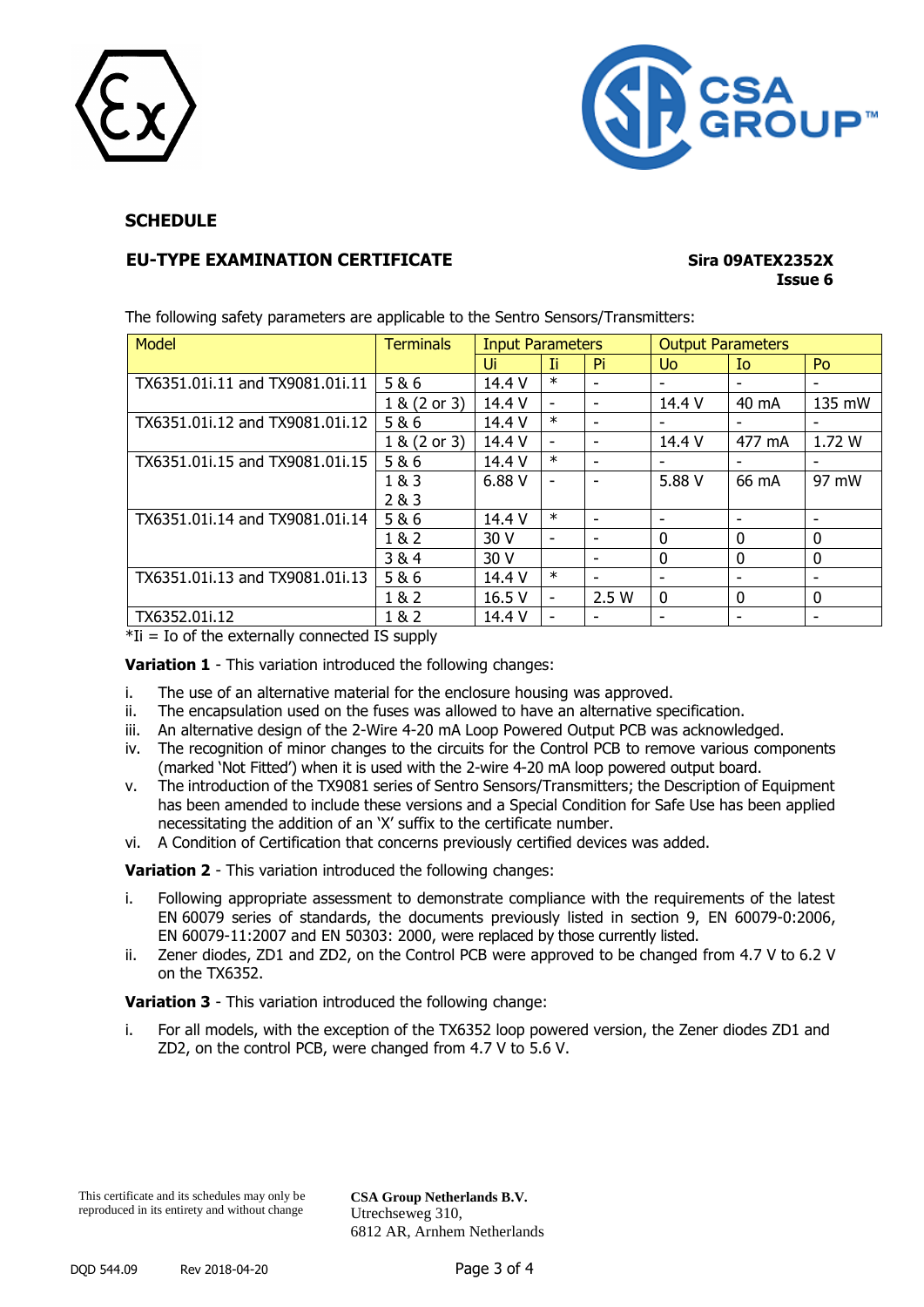



## **SCHEDULE**

# **EU-TYPE EXAMINATION CERTIFICATE Sira 09ATEX2352X**

**Issue 6**

#### 14 **DESCRIPTIVE DOCUMENTS**

#### 14.1 **Drawings**

Refer to Certificate Annexe.

#### 14.2 **Associated Sira Reports and Certificate History**

| <b>Issue</b> | Date              | Report no. | Comment                                                                                                                                                                                                                                                                                                                                                                                                                                                                                                                                                                                                                          |
|--------------|-------------------|------------|----------------------------------------------------------------------------------------------------------------------------------------------------------------------------------------------------------------------------------------------------------------------------------------------------------------------------------------------------------------------------------------------------------------------------------------------------------------------------------------------------------------------------------------------------------------------------------------------------------------------------------|
| 0            | 18 February 2010  | R17259A/00 | The release of the prime certificate.                                                                                                                                                                                                                                                                                                                                                                                                                                                                                                                                                                                            |
|              | 28 July 2010      | R17259A/01 | This Issue covers the following changes:<br>• Report no. R17259A/01 replaced R17259A/00.                                                                                                                                                                                                                                                                                                                                                                                                                                                                                                                                         |
|              |                   |            | • A typographical error was corrected.                                                                                                                                                                                                                                                                                                                                                                                                                                                                                                                                                                                           |
| 2            | 09 February 2012  | R26386A/00 | The introduction of Variation 1.                                                                                                                                                                                                                                                                                                                                                                                                                                                                                                                                                                                                 |
| 3            | 18 April 2012     | R26386A/01 | Report no. R26386A/00 was replaced by R26386A/01.                                                                                                                                                                                                                                                                                                                                                                                                                                                                                                                                                                                |
| 4            | 08 January 2013   | R29423A/00 | The introduction of Variation 2.                                                                                                                                                                                                                                                                                                                                                                                                                                                                                                                                                                                                 |
| 5            | 08 May 2014       | R70005348A | The introduction of Variation 3.                                                                                                                                                                                                                                                                                                                                                                                                                                                                                                                                                                                                 |
| 6            | 31st October 2019 | 1902       | Transfer of certificate Sira 09ATEX2352X from<br>Certification Service<br><b>CSA</b><br>Sira<br>to<br>Group<br>Netherlands B.V                                                                                                                                                                                                                                                                                                                                                                                                                                                                                                   |
|              |                   |            | EC Type-Examination Certificate in accordance<br>with 94/9/EC updated to EU Type-Examination<br>accordance<br>Certificate<br>with<br><b>Directive</b><br>in l<br>2014/34/EU. (In accordance with Article 41 of Directive<br>2014/34/EU, EC Type-Examination Certificates referring to<br>94/9/EC that were in existence prior to the date of application<br>of 2014/34/EU (20 April 2016) may be referenced as if they<br>were issued in accordance with Directive 2014/34/EU.<br>Variations to such EC Type-Examination Certificates may<br>continue to bear the original certificate number issued prior to<br>20 April 2016.) |

#### 15 **SPECIAL CONDITIONS FOR SAFE USE** (denoted by X after the certificate number)

- 15.1 When an external sensor is used with either a type TX9160.01i.301 (4-20mA), TX9160.01i.303 (0.4-2V), TX9160.01i.321 (4-20mA Differential) or TX9160.01i.323 (0.4-2V Differential) rModule and it is powered from a separate intrinsically safe power supply, the following restrictions shall be met:
	- No connection shall be made to rModule terminal 1m (power).
	- The 0V of the external sensor power supply shall be connected to the 0V input of the equipment.
	- The Ui presented by the external sensor to the rModule terminals 2m and 3m shall not exceed the Uo of power supply that powers the rModule.

### 16 **ESSENTIAL HEALTH AND SAFETY REQUIREMENTS OF ANNEX II** (EHSRs)

The relevant EHSRs that are not addressed by the standards listed in this certificate have been identified and individually assessed in the reports listed in Section 14.2.

This certificate and its schedules may only be reproduced in its entirety and without change

**CSA Group Netherlands B.V.** Utrechseweg 310, 6812 AR, Arnhem Netherlands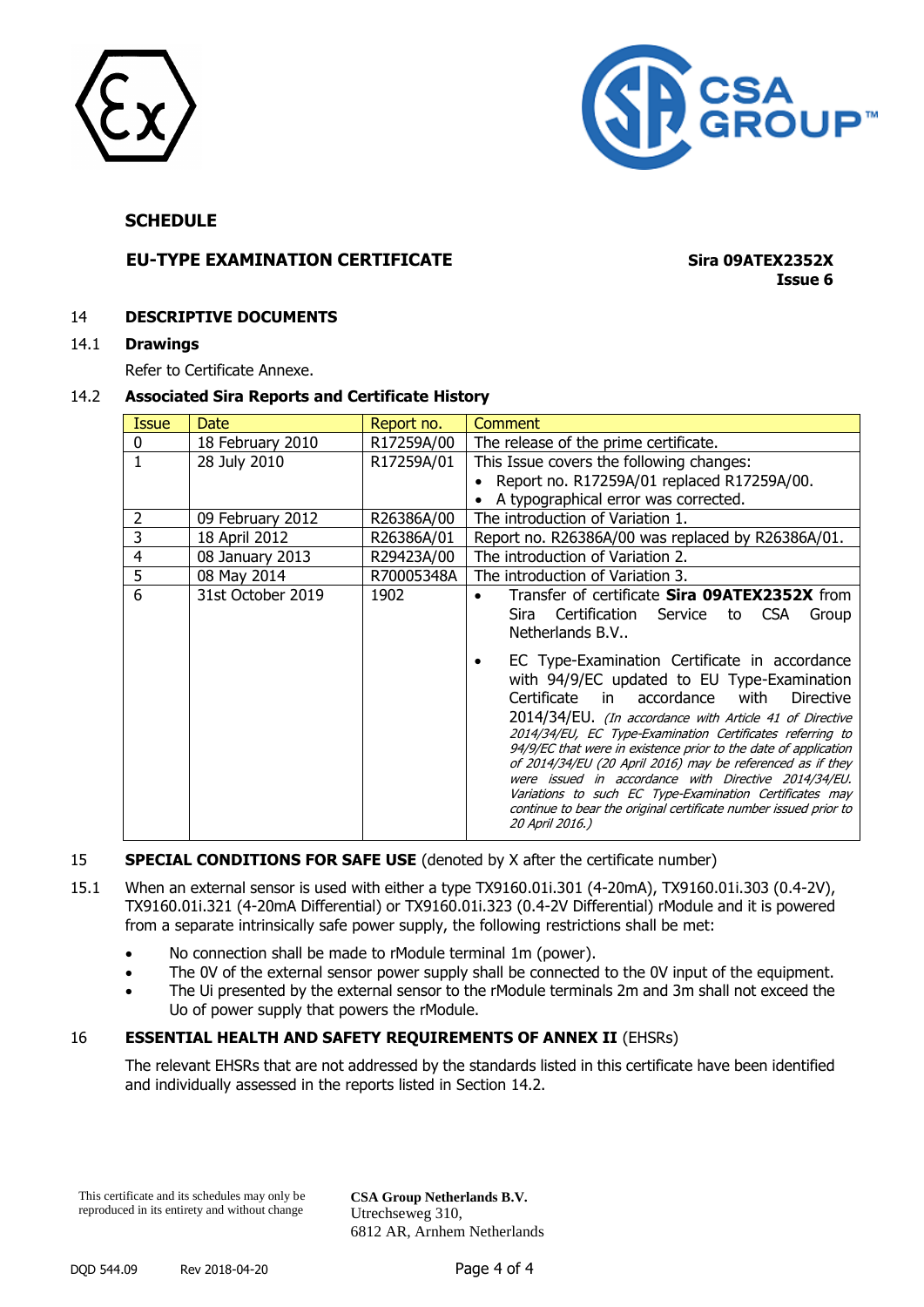

| <b>Certificate Number:</b> | Sira 09ATEX2352X                                             |
|----------------------------|--------------------------------------------------------------|
| Equipment:                 | Sentro Sensor/Transmitter TX635x.01i.xx and<br>TX9081.01i.xx |
| <b>Applicant:</b>          | <b>Trolex Limited</b>                                        |

# **Issue 0 and 1**

| <b>Drawing</b> | <b>Sheets</b> | Rev.                    | <b>Date</b> | <b>Title</b>                             |
|----------------|---------------|-------------------------|-------------|------------------------------------------|
| P5536.100      | $1$ of $1$    | B                       | 18 Jan 10   | General Arrangement                      |
| P5536.244      | $1$ of $1$    | A                       | 29 Jan 10   | Label                                    |
| P5536.224      | $1$ of $1$    | B                       | 25 Jan 10   | Sentro Block Diagram                     |
| P5536.200      | 1 of 5        | B                       | 07 Oct 09   | Circuit Master Analogue/Comms Output     |
| P5536.200      | 2 of 5        | B                       | 07 Oct 09   | Circuit 0.4-2V Analogue/Comms Output PCB |
| P5536.200      | 3 of 5        | B                       | 07 Oct 09   | Circuit 4-20mA Analogue/Comms Output PCB |
| P5536.200      | 4 of 5        | B                       | 07 Oct 09   | Circuit RS485 Analogue/Comms Output PCB  |
| P5536.200      | 5 of 5        | B                       | 07 Oct 09   | Circuit Parts Analogue/Comms Output PCB  |
| P5536.201      | $1$ of $1$    | B                       | 14 Oct 09   | PCB Analogue Output                      |
| P5536.202      | 1 & 2         | B                       | 23 Dec 09   | Circuit Control PCB                      |
| P5536.203      | $1$ of $1$    | B                       | 14 Oct 09   | <b>PCB Control</b>                       |
| P5536.204      | 1 & 2         | B                       | 07 Oct 09   | Circuit Display                          |
| P5536.205      | $1$ of $1$    | B                       | 14 Oct 09   | PCB Display                              |
| P5536.205      | $1$ of $1$    | A <sub>5</sub>          | 14 Oct 09   | PCB Display                              |
| P5536.212      | $1$ of $1$    | B                       | 14 Oct 09   | PCB Connector                            |
| P5536.222      | 1 of 4        | $\overline{\mathsf{C}}$ | 15 Jan 10   | Circuit Master 5-15Hz Output PCB         |
| P5536.222      | $2$ of 4      | $\overline{C}$          | 15 Jan 10   | Circuit Dual Relay Version               |
| P5536.222      | 3 of 4        | $\overline{\mathsf{C}}$ | 15 Jan 10   | Circuit 5-15Hz Frequency Version         |
| P5536.222      | 4 of 4        | $\overline{\mathsf{C}}$ | 15 Jan 10   | Circuit Parts 5-15Hz Output PCB          |
| P5536.223      | $1$ of $1$    | $\overline{\mathsf{C}}$ | 13 Jan 10   | PCB Relay 5-15Hz                         |
| P5536.225      | 1 & 2         | B                       | 07 Oct 09   | Circuit 4-20mA Loop Powered Output PCB   |
| P5536.226      | $1$ of $1$    | B                       | 14 Oct 09   | PCB 4-20mA Loop Powered                  |
| P5536.103      | $1$ of $1$    | A                       | 02 May 08   | Relay                                    |
| P5536-104      | $1$ of $5$    | A                       | 18 Jan 10   | Relay Encapsulation                      |

#### **Issue 2**

| <b>Drawing</b> | <b>Sheets</b> | Rev. | <b>Date</b> | <b>Title</b>                             |
|----------------|---------------|------|-------------|------------------------------------------|
| P5536.100      | $1$ of $1$    | C    | 18 Jan 12   | General Arrangement                      |
| P5536.244      | $1$ of $1$    | B    | 10 Feb 12   | Label                                    |
| P5536.224      | $1$ of $1$    | C    | 19 Oct 11   | Sentro Block Diagram                     |
| P5536.200      | $1$ of 5      | C    | 22 Nov 10   | Circuit Master Analogue/Comms Output     |
| P5536.200      | $2$ of 5      | C    | 22 Nov 10   | Circuit 0.4-2V Analogue/Comms Output PCB |
| P5536.200      | 3 of 5        | C    | 22 Nov 10   | Circuit 4-20mA Analogue/Comms Output PCB |
| P5536.200      | 4 of 5        | C    | 22 Nov 10   | Circuit RS485 Analogue/Comms Output PCB  |
| P5536.200      | 5 of 5        | C    | 22 Nov 10   | Circuit Parts Analogue/Comms Output PCB  |
| P5536.201      | $1$ of $1$    | C    | 08 Dec 10   | PCB Analogue Output                      |
| P5536.202      | 1 & 2         | C    | 19 Oct 11   | <b>Circuit Control PCB</b>               |
| P5536.222      | $1$ of $4$    | D    | 29 Nov 10   | Circuit Master 5-15Hz Output PCB         |
| P5536.222      | $2$ of 4      | D    | 29 Nov 10   | Circuit Dual Relay Version               |
| P5536.222      | 3 of 4        | D    | 29 Nov 10   | Circuit 5-15Hz Frequency Version         |

This certificate and its schedules may only be **CSA Group Netherlands B.V.** reproduced in its entirety and without change Utrechseweg 310,

6812 AR, Arnhem, **Netherlands**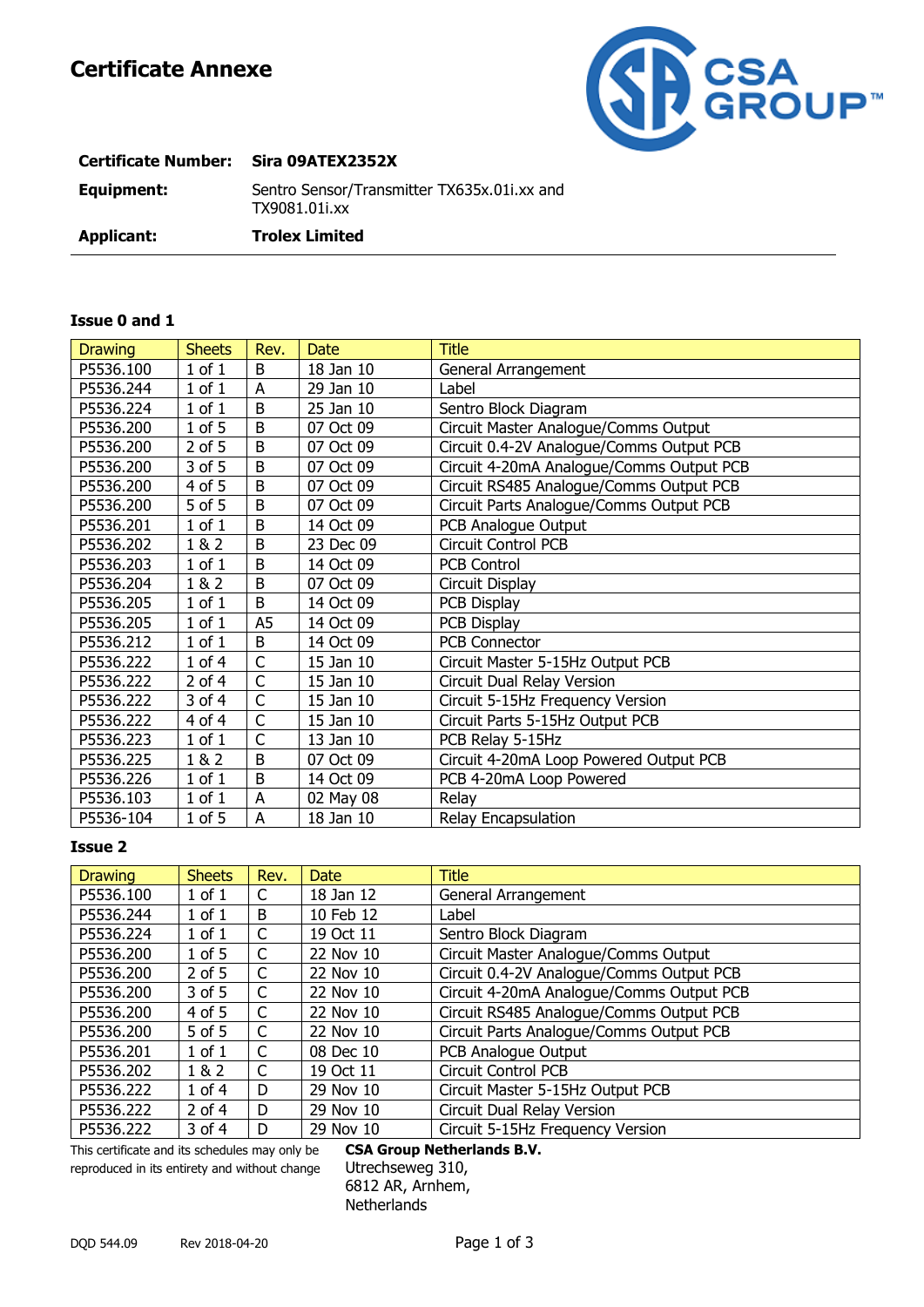# **Certificate Annexe**



| <b>Certificate Number:</b> | Sira 09ATEX2352X                                             |
|----------------------------|--------------------------------------------------------------|
| Equipment:                 | Sentro Sensor/Transmitter TX635x.01i.xx and<br>TX9081.01i.xx |
| Applicant:                 | <b>Trolex Limited</b>                                        |
|                            |                                                              |

| Drawing   | <b>Sheets</b> | Rev. | Date      | Title                                  |
|-----------|---------------|------|-----------|----------------------------------------|
| P5536.222 | 4 of 4        | D    | 29 Nov 10 | Circuit Parts 5-15Hz Output PCB        |
| P5536.225 | ! & 2         | ◡    | 13 May 11 | Circuit 4-20mA Loop Powered Output PCB |
| P5536.226 | of 1          | ◡    | 10 May 11 | PCB 4-20mA Loop Powered                |

**Issue 3** (No new drawings were introduced.)

This certificate and its schedules may only be **CSA Group Netherlands B.V.** reproduced in its entirety and without change Utrechseweg 310,

6812 AR, Arnhem, **Netherlands**